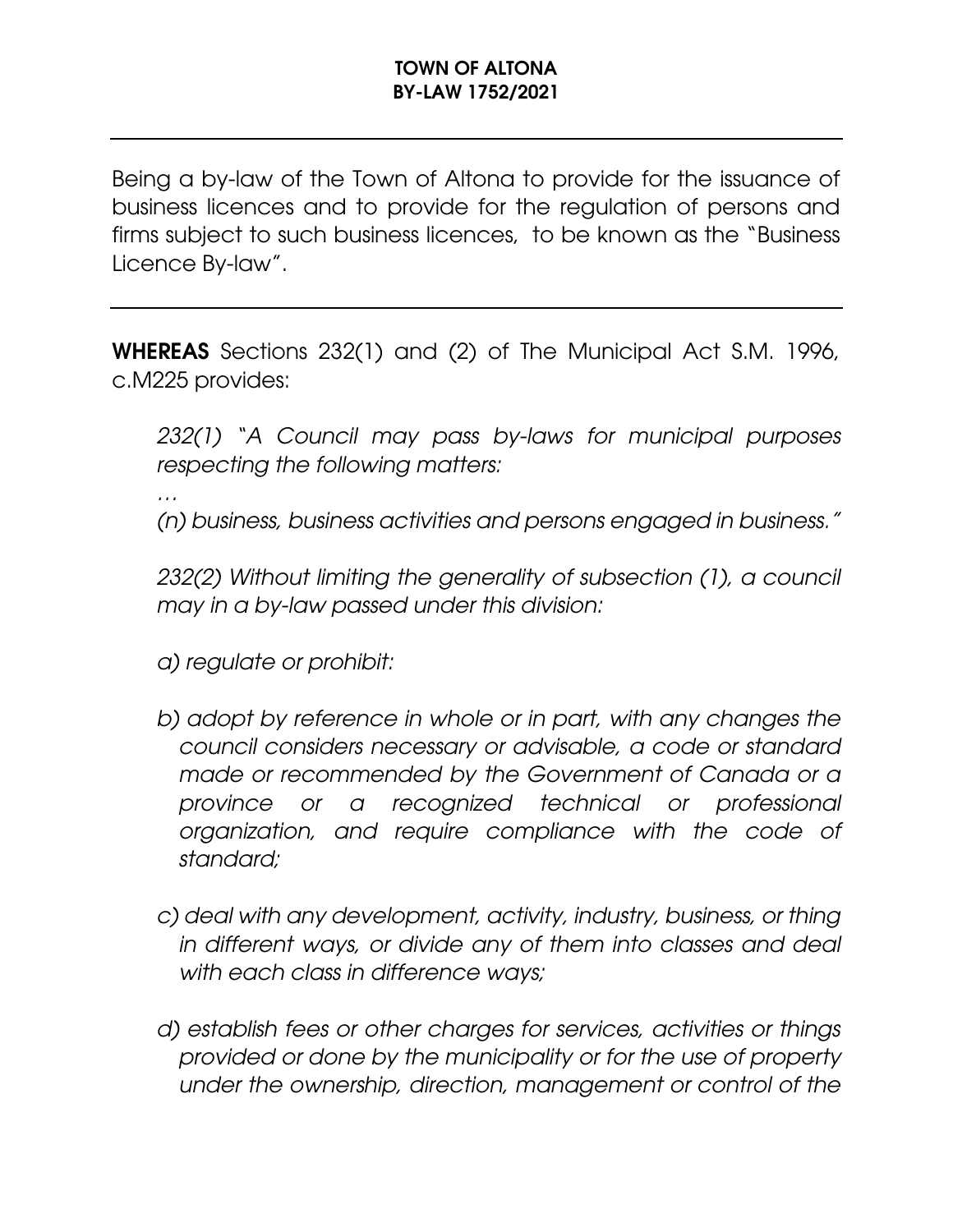*municipality;* 

- *e) subject to the regulations, provide for a system of licences, permit or approvals, including any or all of the following;*
	- *i) establishing fees and terms for payment of fees, for inspections, licences, permits and approvals, including fees related to recovering the costs of regulations,*
	- ii) *establishing fees for licences, permits and approvals that are higher for persons or businesses that do not reside or maintain a place of business in the municipality;*
	- *iii) prohibiting a development, activity, industry, business or thing until a licence, permit or approval is granted,*
	- *iv) providing that terms and conditions may be imposed on any*  licence, permit or approval, and providing for the nature of *the terms and conditions and who may impose them,*
	- *v) providing for the duration of licences, permits and approvals and their suspension or cancellation or any other remedy, including undertaking remedial action, and charging and collecting the costs of such action, for failure to pay a fee or to comply with a term or condition or with the by-law or for any other reason specified in the by-law, and*
	- *vi) providing for the posting of a bond or other security to ensure compliance with a term or condition;*
- *f) except where a right of appeal is already provided in this or any other Act, provide for an appeal and the body that is to decide the appeal, and related matters;*
- *g) require persons who do not reside or have a place of business*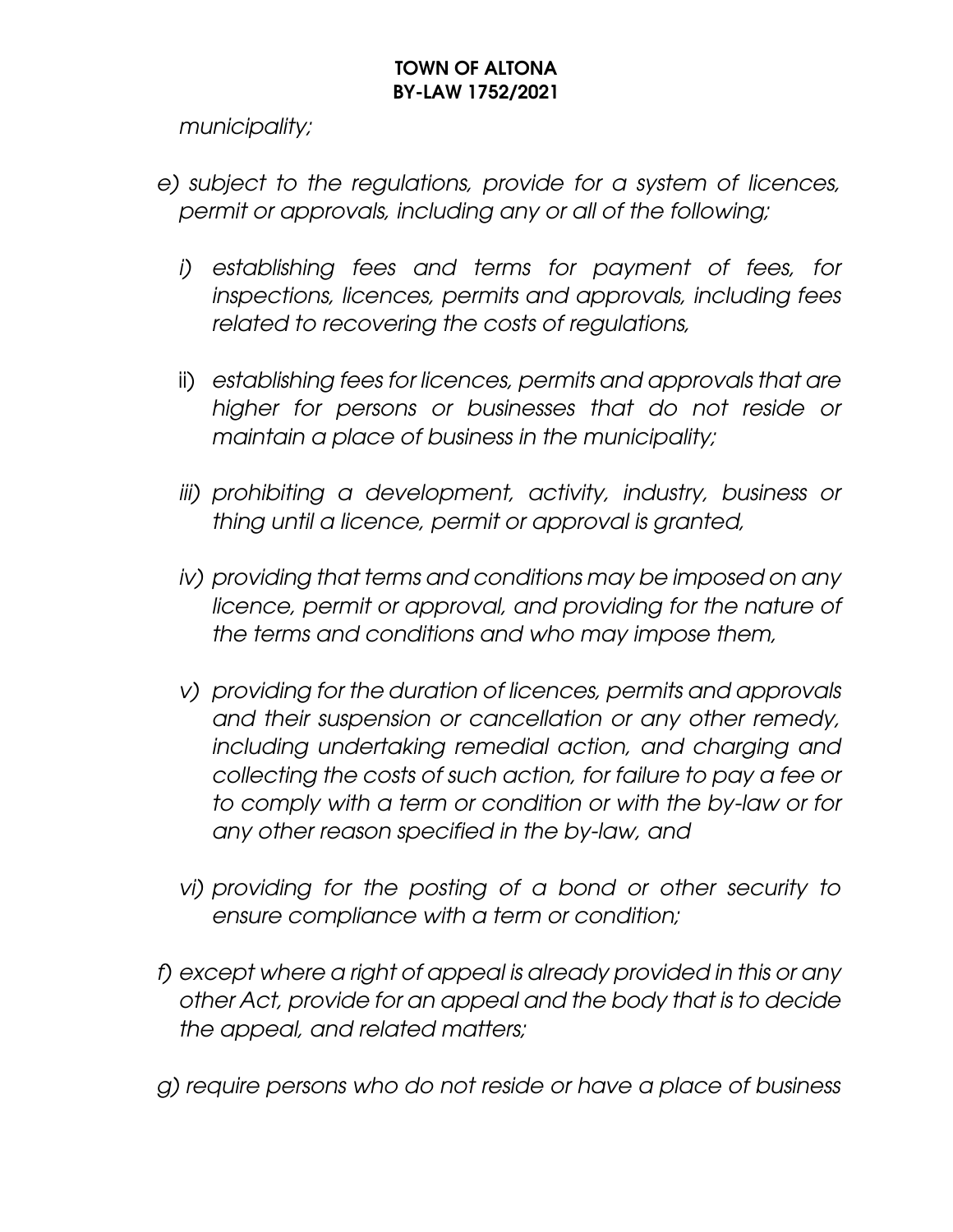*in the municipality to report to the municipal office before conducting business in the municipality; and*

*h) require pawnbrokers to report all transactions by pawn or purchase to the head of council or to the police.*

AND WHEREAS the Council of the Town of Altona deems it advisable to require business licences to be obtained and to regulate parties whom have to acquire such business licence.

NOW THEREFORE the Council of the Town of Altona in Council duly assembled enacts as follows:

- 1. **THAT** in this By-law:
	- a) "business" means
		- i) a commercial, merchandising, or industrial activity or undertaking,
		- ii) a profession, trade, occupation, calling or employment, or
		- iii) an activity providing goods and services,

whether or not carried on continuously or on an intermittent or one time basis and whether or not for profit, and however organized or formed, and includes a co-operative and an association of persons;

- b) "person" shall mean an individual, firm, partnership or corporation.
- 2. **THAT** any person from outside the Town of Altona or the Municipality of Rhineland not conducting business solely to the Commercial, Retail, or Industrial sectors within the Town of Altona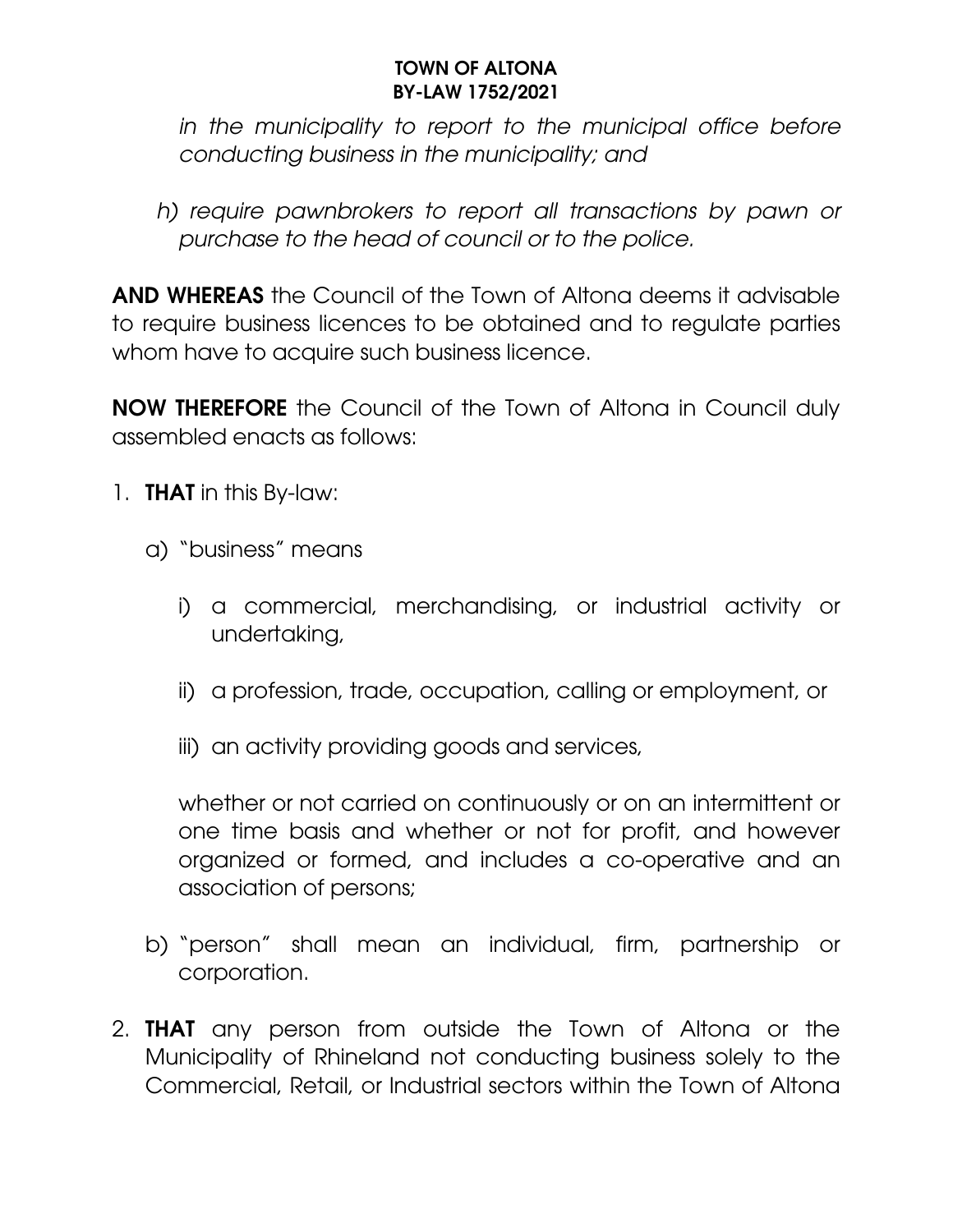must obtain a business licence from the Town of Altona and pay the fee as set out in Schedule "A" attached. Same schedule is subject to revision from time to time by resolution of Council.

- 3. THAT any person who sells goods, wares or services from a vehicle or other movable object, or by the use of telephone shall be subject to the following regulations:
	- a) any person, prior to any involvement in the activities described under this section, shall make application for business licence and shall pay the applicable business licence fee and no such activities shall take place prior to the approval of the business licence;
	- b) any person who sells food shall not park or stand their vehicle, or cart or object from which they sell food, at a location within the Town of Altona without first getting authorization from the Chief Administrative Officer of the Town of Altona.
- 4. **THAT** any sales of goods, wares or services either by means of going door to door, or from place to place are prohibited unless the sales are made on behalf of a charitable or non-profit organization from within the Town of Altona.
- 5. THAT all licences issued pursuant to this By-law shall be valid for a period of time not exceeding twelve (12) months from the date of issuance. Licences must be renewed prior to the date of expiration.
- 6. THAT no business licence is required under this by-law by any of the following:
	- 6.1Persons hawking, peddling or selling the growth or produce of the Province if it is being hawked, peddled or sold by the producer thereof, a member of their immediate family, or their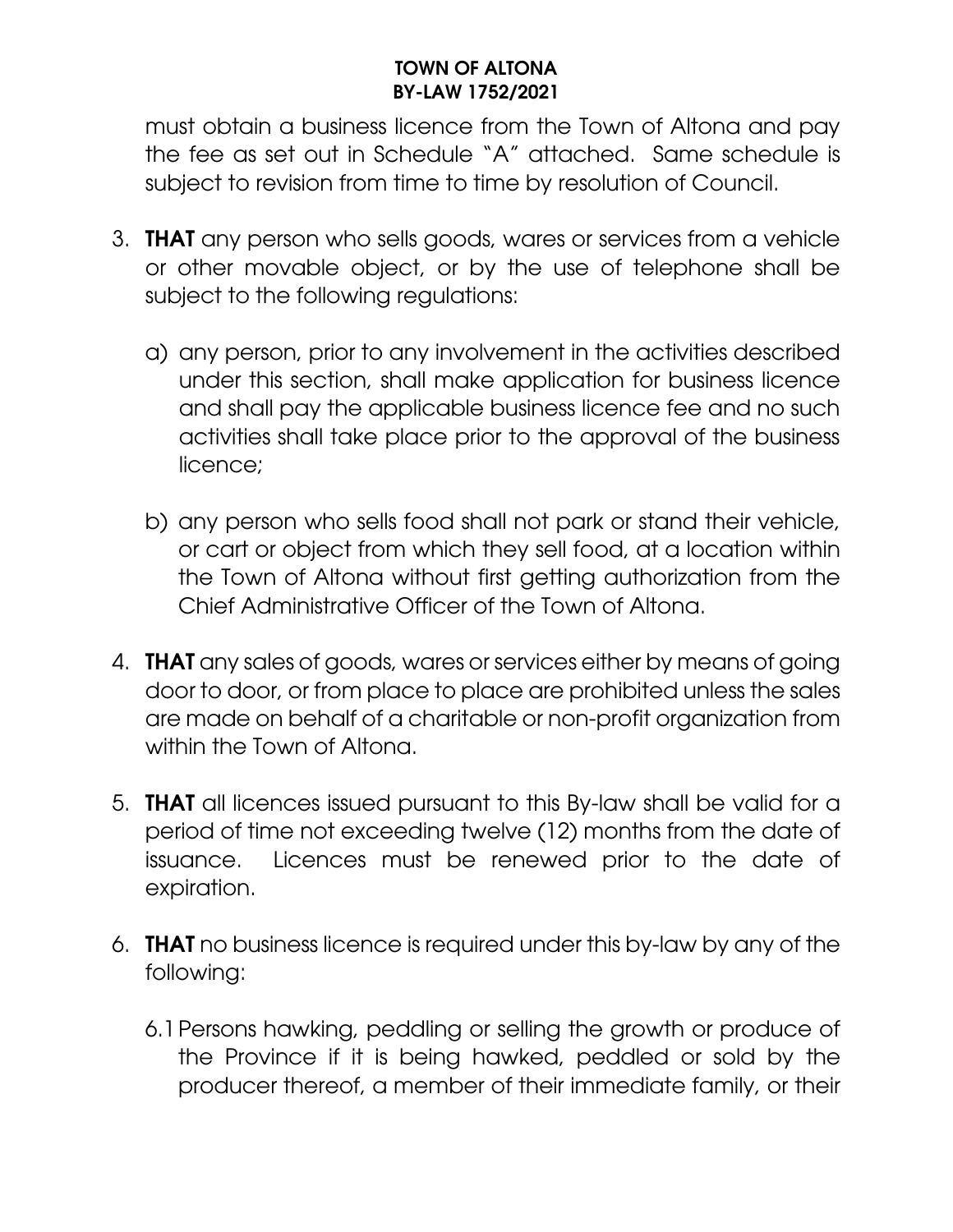bona fide servants or employees.

- 6.2Persons or businesses that are operating in a Commercial or Industrial Zone in the Town of Altona or the Municipality of Rhineland in accordance with the applicable zoning by-law.
- 6.4Home based occupations that operate from within the Town of Altona or the Municipality of Rhineland.
- 6.5Any business or person conducting business solely to the Commercial, Retail, or Industrial sectors for their operations within the Town of Altona, will not be required to obtain a business licence to operate in the Town of Altona.
- 7. THAT any person who carries on business without having acquired the necessary business licence shall be subject to a penalty not exceeding one thousand dollars (\$1,000.00). Said penalty shall be payable directly to the Town of Altona and such penalty shall be in addition to the appropriate business licence fee which such person must obtain in addition to paying the penalty.
- 8. THAT any business licence previously approved by the Town of Altona may be revoked if there is just cause to do so.
- 9. THAT any person who breaches any provision of this by-law other than the failure to obtain the necessary licence shall be subject to a fine not exceeding one thousand dollars (\$1,000.00) or to imprisonment for a term not exceeding one (1) month, or to both such fine and such imprisonment. Where the contravention, refusal, neglect, omission or failure, continues for more than one (1) day, the person is guilty of a separate offence for each day that it continues.
- 10. **THAT** the Chief of Police of the Town of Altona, or in their absence their designate, shall act as the business licence inspector for the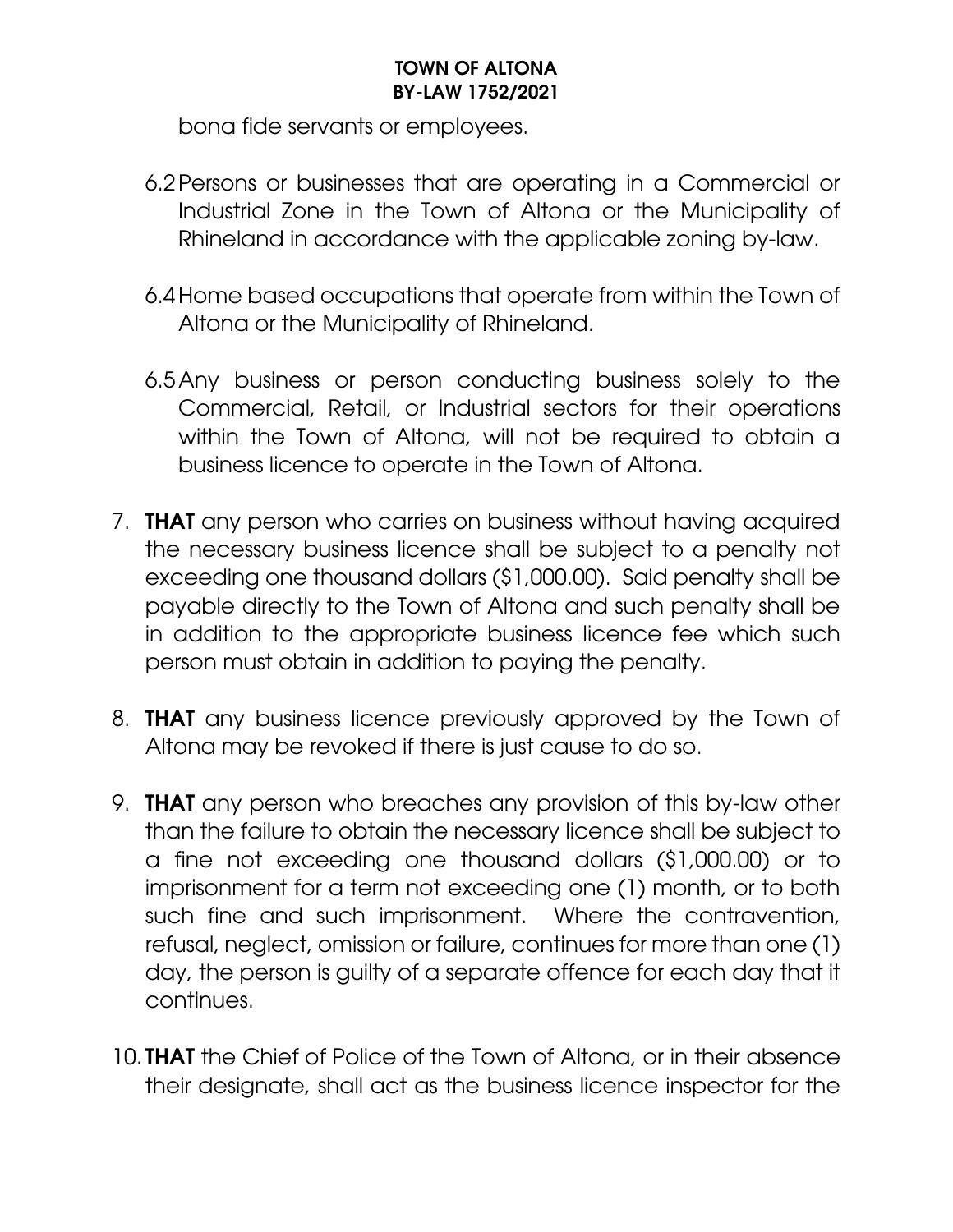Town of Altona and be authorized to enforce this by-law.

- 11. **THAT** By-law No. 1583/2001 of the Town of Altona is hereby repealed as of the effective date of this bylaw.
- 12. **THAT** this by-law shall come into full force and effect on the passing thereof.

DONE AND PASSED in Council at The Town of Altona in the Province of Manitoba this 22nd day of June, A.D. 2021.

**Mayor** 

\_\_\_\_\_\_\_\_\_\_\_\_\_\_\_\_\_\_\_\_\_\_\_\_\_\_\_\_\_\_\_\_\_\_\_\_ Chief Administrative Officer

\_\_\_\_\_\_\_\_\_\_\_\_\_\_\_\_\_\_\_\_\_\_\_\_\_\_\_\_\_\_\_\_\_\_\_\_

Read a first time this 8th day of June, A.D. 2021. Read a second time this 22nd day of June, A.D. 2021. Read a third time this 22nd day of June, A.D. 2021.